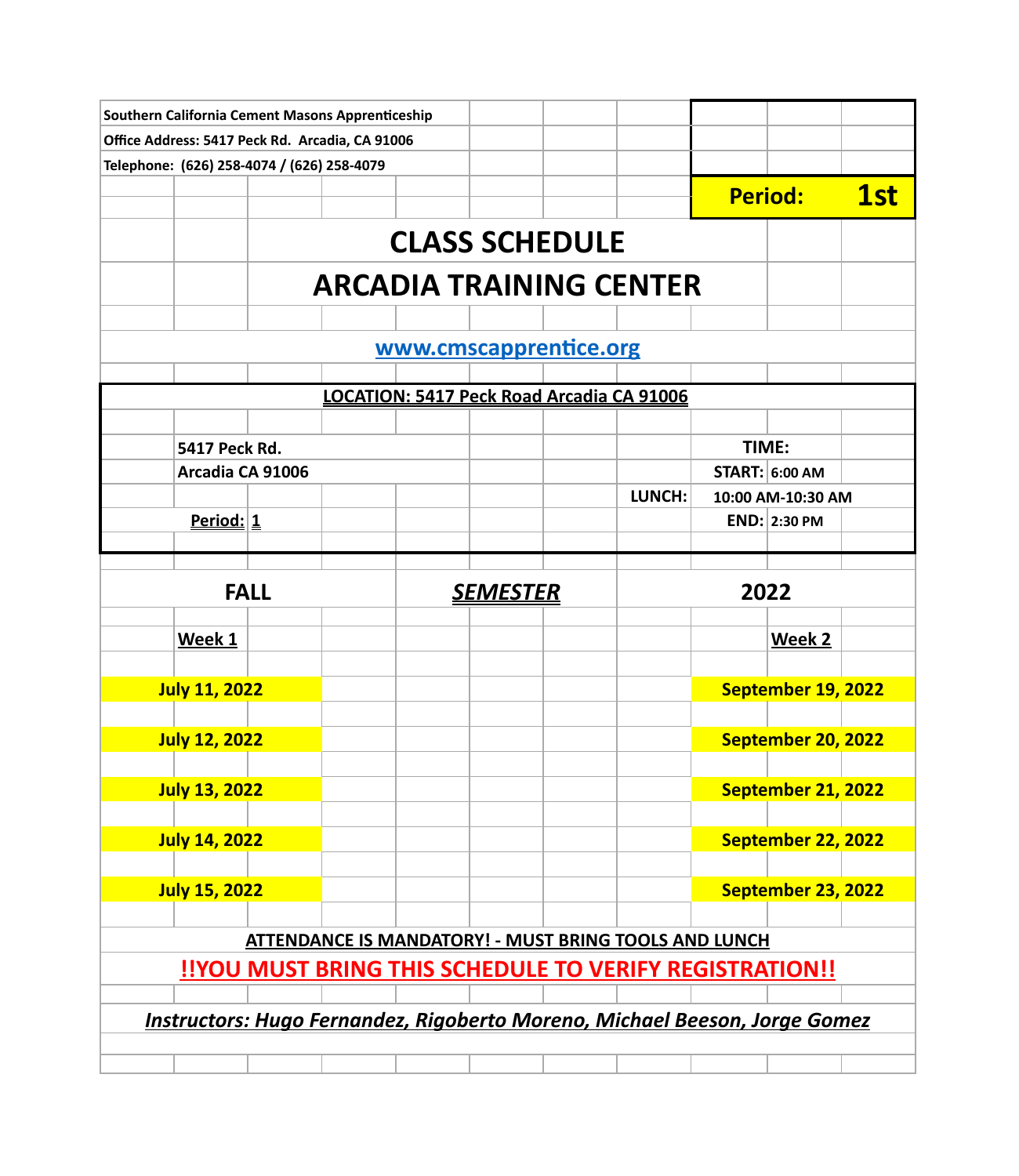| Southern California Cement Masons Apprenticeship                                  |                                                                |  |                 |                        |                                                              |                   |                       |     |
|-----------------------------------------------------------------------------------|----------------------------------------------------------------|--|-----------------|------------------------|--------------------------------------------------------------|-------------------|-----------------------|-----|
| Office Address: 5417 Peck Rd. Arcadia, CA 91006                                   |                                                                |  |                 |                        |                                                              |                   |                       |     |
| Telephone: (626) 258-4074 / (626) 258-4079                                        |                                                                |  |                 |                        |                                                              |                   |                       |     |
|                                                                                   |                                                                |  |                 |                        |                                                              |                   | <b>Period:</b>        | 2nd |
|                                                                                   |                                                                |  |                 | <b>CLASS SCHEDULE</b>  |                                                              |                   |                       |     |
|                                                                                   |                                                                |  |                 |                        | <b>ARCADIA TRAINING CENTER</b>                               |                   |                       |     |
|                                                                                   |                                                                |  |                 |                        |                                                              |                   |                       |     |
|                                                                                   |                                                                |  |                 | www.cmscapprentice.org |                                                              |                   |                       |     |
|                                                                                   |                                                                |  |                 |                        | LOCATION: 5417 Peck Road Arcadia CA 91006                    |                   |                       |     |
|                                                                                   |                                                                |  |                 |                        |                                                              |                   |                       |     |
| 5417 Peck Rd.                                                                     |                                                                |  |                 |                        |                                                              | TIME:             |                       |     |
|                                                                                   | Arcadia CA 91006                                               |  |                 |                        |                                                              |                   | <b>START: 6:00 AM</b> |     |
|                                                                                   |                                                                |  |                 |                        | LUNCH:                                                       | 10:00 AM-10:30 AM |                       |     |
| Period: 2                                                                         |                                                                |  |                 |                        |                                                              |                   | <b>END: 2:30 PM</b>   |     |
|                                                                                   | <b>FALL</b>                                                    |  | <u>SEMESTER</u> |                        |                                                              | 2022              |                       |     |
|                                                                                   |                                                                |  |                 |                        |                                                              |                   |                       |     |
| Week 1                                                                            |                                                                |  |                 |                        |                                                              |                   | Week 2                |     |
| <b>July 18, 2022</b>                                                              |                                                                |  |                 |                        |                                                              |                   | September 26, 2022    |     |
| <b>July 19, 2022</b>                                                              |                                                                |  |                 |                        |                                                              |                   | September 27, 2022    |     |
| <b>July 20, 2022</b>                                                              |                                                                |  |                 |                        |                                                              |                   | September 28, 2022    |     |
| <b>July 21, 2022</b>                                                              |                                                                |  |                 |                        |                                                              |                   | September 29, 2022    |     |
| <b>July 22, 2022</b>                                                              |                                                                |  |                 |                        |                                                              |                   | September 30, 2022    |     |
|                                                                                   |                                                                |  |                 |                        | <b>ATTENDANCE IS MANDATORY! - MUST BRING TOOLS AND LUNCH</b> |                   |                       |     |
|                                                                                   | <b>!!YOU MUST BRING THIS SCHEDULE TO VERIFY REGISTRATION!!</b> |  |                 |                        |                                                              |                   |                       |     |
| <b>Instructors: Hugo Fernandez, Rigoberto Moreno, Michael Beeson, Jorge Gomez</b> |                                                                |  |                 |                        |                                                              |                   |                       |     |
|                                                                                   |                                                                |  |                 |                        |                                                              |                   |                       |     |
|                                                                                   |                                                                |  |                 |                        |                                                              |                   |                       |     |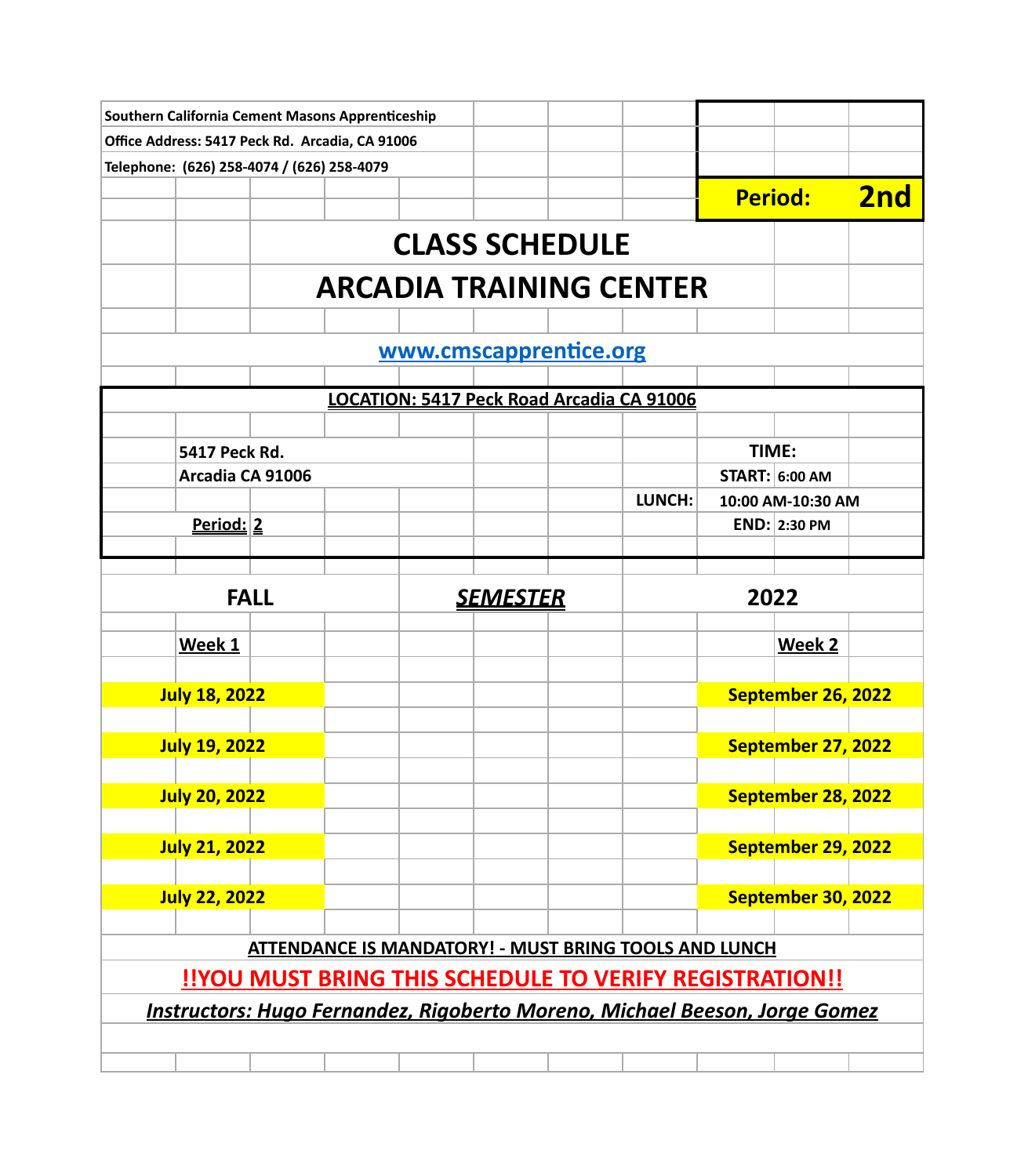| Southern California Cement Masons Apprenticeship                           |                                                         |  |                                                              |        |  |                                                                                                                                                                                                                                                  |     |  |  |  |
|----------------------------------------------------------------------------|---------------------------------------------------------|--|--------------------------------------------------------------|--------|--|--------------------------------------------------------------------------------------------------------------------------------------------------------------------------------------------------------------------------------------------------|-----|--|--|--|
| Office Address: 5417 Peck Rd. Arcadia, CA 91006                            |                                                         |  |                                                              |        |  |                                                                                                                                                                                                                                                  |     |  |  |  |
| Telephone: (626) 258-4074 / (626) 258-4079                                 |                                                         |  |                                                              |        |  |                                                                                                                                                                                                                                                  |     |  |  |  |
|                                                                            |                                                         |  |                                                              |        |  |                                                                                                                                                                                                                                                  | 3rd |  |  |  |
|                                                                            |                                                         |  | <b>CLASS SCHEDULE</b>                                        |        |  |                                                                                                                                                                                                                                                  |     |  |  |  |
|                                                                            |                                                         |  | <b>ARCADIA TRAINING CENTER</b>                               |        |  | <b>Period:</b><br>TIME:<br><b>START: 6:00 AM</b><br>10:00 AM-10:30 AM<br><b>END: 2:30 PM</b><br>2022<br>Week 2<br><b>October 3, 2022</b><br><b>October 4, 2022</b><br><b>October 5, 2022</b><br><b>October 6, 2022</b><br><b>October 7, 2022</b> |     |  |  |  |
|                                                                            |                                                         |  |                                                              |        |  |                                                                                                                                                                                                                                                  |     |  |  |  |
|                                                                            |                                                         |  | www.cmscapprentice.org                                       |        |  |                                                                                                                                                                                                                                                  |     |  |  |  |
|                                                                            |                                                         |  | LOCATION: 5417 Peck Road Arcadia CA 91006                    |        |  |                                                                                                                                                                                                                                                  |     |  |  |  |
|                                                                            |                                                         |  |                                                              |        |  |                                                                                                                                                                                                                                                  |     |  |  |  |
| 5417 Peck Rd.                                                              |                                                         |  |                                                              |        |  |                                                                                                                                                                                                                                                  |     |  |  |  |
|                                                                            | Arcadia CA 91006                                        |  |                                                              |        |  |                                                                                                                                                                                                                                                  |     |  |  |  |
|                                                                            |                                                         |  |                                                              | LUNCH: |  |                                                                                                                                                                                                                                                  |     |  |  |  |
| Period: 3                                                                  |                                                         |  |                                                              |        |  |                                                                                                                                                                                                                                                  |     |  |  |  |
|                                                                            | <b>FALL</b>                                             |  | <u>SEMESTER</u>                                              |        |  |                                                                                                                                                                                                                                                  |     |  |  |  |
|                                                                            |                                                         |  |                                                              |        |  |                                                                                                                                                                                                                                                  |     |  |  |  |
| Week 1                                                                     |                                                         |  |                                                              |        |  |                                                                                                                                                                                                                                                  |     |  |  |  |
| <b>July 25, 2022</b>                                                       |                                                         |  |                                                              |        |  |                                                                                                                                                                                                                                                  |     |  |  |  |
|                                                                            |                                                         |  |                                                              |        |  |                                                                                                                                                                                                                                                  |     |  |  |  |
| <b>July 26, 2022</b>                                                       |                                                         |  |                                                              |        |  |                                                                                                                                                                                                                                                  |     |  |  |  |
| <b>July 27, 2022</b>                                                       |                                                         |  |                                                              |        |  |                                                                                                                                                                                                                                                  |     |  |  |  |
| <b>July 28, 2022</b>                                                       |                                                         |  |                                                              |        |  |                                                                                                                                                                                                                                                  |     |  |  |  |
|                                                                            |                                                         |  |                                                              |        |  |                                                                                                                                                                                                                                                  |     |  |  |  |
| <b>July 29, 2022</b>                                                       |                                                         |  |                                                              |        |  |                                                                                                                                                                                                                                                  |     |  |  |  |
|                                                                            |                                                         |  |                                                              |        |  |                                                                                                                                                                                                                                                  |     |  |  |  |
|                                                                            |                                                         |  | <b>ATTENDANCE IS MANDATORY! - MUST BRING TOOLS AND LUNCH</b> |        |  |                                                                                                                                                                                                                                                  |     |  |  |  |
|                                                                            | !!YOU MUST BRING THIS SCHEDULE TO VERIFY REGISTRATION!! |  |                                                              |        |  |                                                                                                                                                                                                                                                  |     |  |  |  |
| Instructors: Hugo Fernandez, Rigoberto Moreno, Michael Beeson, Jorge Gomez |                                                         |  |                                                              |        |  |                                                                                                                                                                                                                                                  |     |  |  |  |
|                                                                            |                                                         |  |                                                              |        |  |                                                                                                                                                                                                                                                  |     |  |  |  |
|                                                                            |                                                         |  |                                                              |        |  |                                                                                                                                                                                                                                                  |     |  |  |  |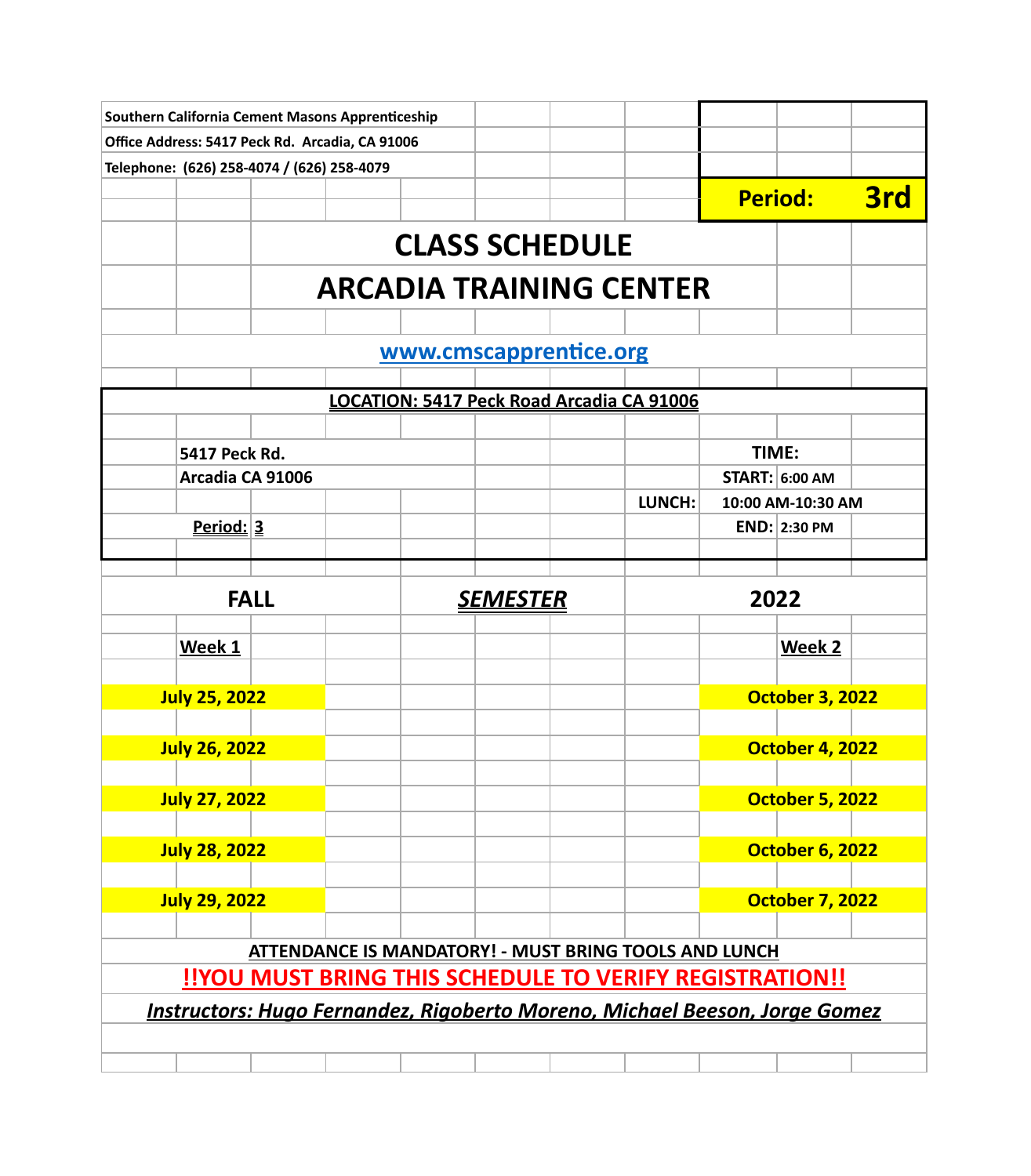| Southern California Cement Masons Apprenticeship |                       |  |                 |                                                                                   |        |       |                         |     |
|--------------------------------------------------|-----------------------|--|-----------------|-----------------------------------------------------------------------------------|--------|-------|-------------------------|-----|
| Office Address: 5417 Peck Rd. Arcadia, CA 91006  |                       |  |                 |                                                                                   |        |       |                         |     |
| Telephone: (626) 258-4074 / (626) 258-4079       |                       |  |                 |                                                                                   |        |       |                         |     |
|                                                  |                       |  |                 |                                                                                   |        |       | <b>Period:</b>          | 4th |
|                                                  |                       |  |                 | <b>CLASS SCHEDULE</b>                                                             |        |       |                         |     |
|                                                  |                       |  |                 | <b>ARCADIA TRAINING CENTER</b>                                                    |        |       |                         |     |
|                                                  |                       |  |                 |                                                                                   |        |       |                         |     |
|                                                  |                       |  |                 | www.cmscapprentice.org                                                            |        |       |                         |     |
|                                                  |                       |  |                 | LOCATION: 5417 Peck Road Arcadia CA 91006                                         |        |       |                         |     |
|                                                  |                       |  |                 |                                                                                   |        |       |                         |     |
|                                                  | 5417 Peck Rd.         |  |                 |                                                                                   |        | TIME: |                         |     |
|                                                  | Arcadia CA 91006      |  |                 |                                                                                   |        |       | <b>START: 6:00 AM</b>   |     |
|                                                  |                       |  |                 |                                                                                   | LUNCH: |       | 10:00 AM-10:30 AM       |     |
|                                                  | Period: $4$           |  |                 |                                                                                   |        |       | <b>END: 2:30 PM</b>     |     |
|                                                  | <b>FALL</b>           |  | <u>SEMESTER</u> |                                                                                   |        | 2022  |                         |     |
|                                                  |                       |  |                 |                                                                                   |        |       |                         |     |
|                                                  | Week 1                |  |                 |                                                                                   |        |       | Week 2                  |     |
|                                                  | <b>August 1, 2022</b> |  |                 |                                                                                   |        |       | <b>October 10, 2022</b> |     |
|                                                  |                       |  |                 |                                                                                   |        |       |                         |     |
|                                                  | <b>August 2, 2022</b> |  |                 |                                                                                   |        |       | <b>October 11, 2022</b> |     |
|                                                  | <b>August 3, 2022</b> |  |                 |                                                                                   |        |       | <b>October 12, 2022</b> |     |
|                                                  | <b>August 4, 2022</b> |  |                 |                                                                                   |        |       | <b>October 13, 2022</b> |     |
|                                                  |                       |  |                 |                                                                                   |        |       |                         |     |
|                                                  | <b>August 5, 2022</b> |  |                 |                                                                                   |        |       | <b>October 14, 2022</b> |     |
|                                                  |                       |  |                 | <b>ATTENDNCE IS MANDATORY! - MUST BRING TOOLS AND LUNCH</b>                       |        |       |                         |     |
|                                                  |                       |  |                 | <b>!! YOU MUST BRING THIS SCHEDULE TO VERIFY REGISTRATION!!</b>                   |        |       |                         |     |
|                                                  |                       |  |                 | <b>Instructors: Hugo Fernandez, Rigoberto Moreno, Michael Beeson, Jorge Gomez</b> |        |       |                         |     |
|                                                  |                       |  |                 |                                                                                   |        |       |                         |     |
|                                                  |                       |  |                 |                                                                                   |        |       |                         |     |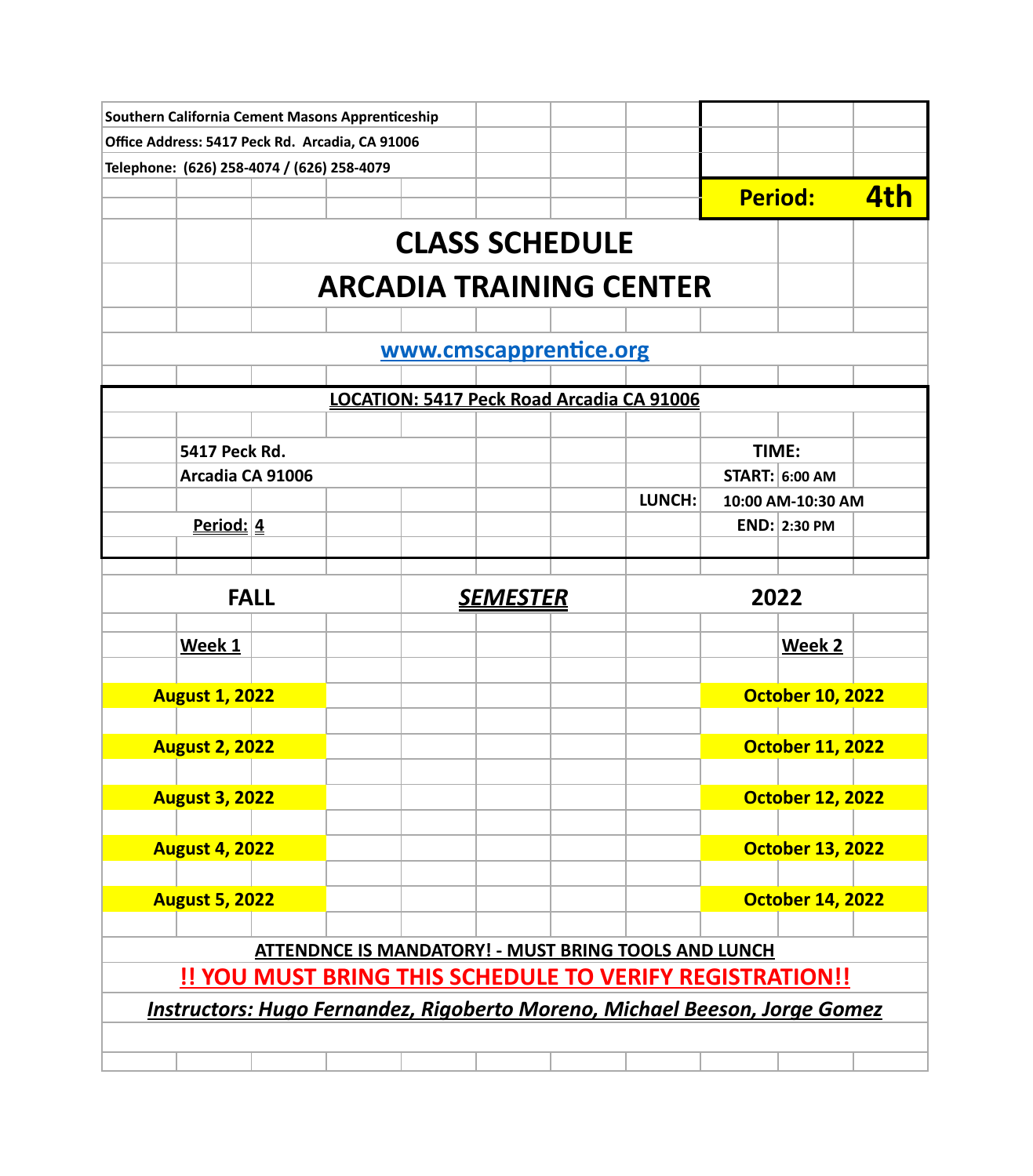| Southern California Cement Masons Apprenticeship                                  |  |                 |                        |                                                              |       |                         |            |
|-----------------------------------------------------------------------------------|--|-----------------|------------------------|--------------------------------------------------------------|-------|-------------------------|------------|
| Office Address: 5417 Peck Rd. Arcadia, CA 91006                                   |  |                 |                        |                                                              |       |                         |            |
| Telephone: (626) 258-4074 / (626) 258-4079                                        |  |                 |                        |                                                              |       |                         |            |
|                                                                                   |  |                 |                        |                                                              |       | <b>Period:</b>          | <b>5th</b> |
|                                                                                   |  |                 | <b>CLASS SCHEDULE</b>  |                                                              |       |                         |            |
|                                                                                   |  |                 |                        | <b>ARCADIA TRAINING CENTER</b>                               |       |                         |            |
|                                                                                   |  |                 |                        |                                                              |       |                         |            |
|                                                                                   |  |                 | www.cmscapprentice.org |                                                              |       |                         |            |
|                                                                                   |  |                 |                        | LOCATION: 5417 Peck Road Arcadia CA 91006                    |       |                         |            |
|                                                                                   |  |                 |                        |                                                              |       |                         |            |
| 5417 Peck Rd.                                                                     |  |                 |                        |                                                              | TIME: |                         |            |
| Arcadia CA 91006                                                                  |  |                 |                        |                                                              |       | <b>START: 6:00 AM</b>   |            |
|                                                                                   |  |                 |                        | LUNCH:                                                       |       | 10:00 AM-10:30 AM       |            |
| Period: 5                                                                         |  |                 |                        |                                                              |       | <b>END: 2:30 PM</b>     |            |
| <b>FALL</b>                                                                       |  | <u>SEMESTER</u> |                        |                                                              | 2022  |                         |            |
|                                                                                   |  |                 |                        |                                                              |       |                         |            |
| Week 1                                                                            |  |                 |                        |                                                              |       | Week 2                  |            |
| <b>August 8, 2022</b>                                                             |  |                 |                        |                                                              |       | <b>October 17, 2022</b> |            |
|                                                                                   |  |                 |                        |                                                              |       |                         |            |
| <b>August 9, 2022</b>                                                             |  |                 |                        |                                                              |       | <b>October 18, 2022</b> |            |
| <b>August 10, 2022</b>                                                            |  |                 |                        |                                                              |       | <b>October 19, 2022</b> |            |
| <b>August 11, 2022</b>                                                            |  |                 |                        |                                                              |       | <b>October 20, 2022</b> |            |
| <b>August 12, 2022</b>                                                            |  |                 |                        |                                                              |       | <b>October 21, 2022</b> |            |
|                                                                                   |  |                 |                        |                                                              |       |                         |            |
|                                                                                   |  |                 |                        | <b>ATTENDANCE IS MANDATORY! - MUST BRING TOOLS AND LUNCH</b> |       |                         |            |
| !!YOU MUST BRING THIS SCHEDULE TO VERIFY REGISTRATION!!                           |  |                 |                        |                                                              |       |                         |            |
|                                                                                   |  |                 |                        |                                                              |       |                         |            |
| <b>Instructors: Hugo Fernandez, Rigoberto Moreno, Michael Beeson, Jorge Gomez</b> |  |                 |                        |                                                              |       |                         |            |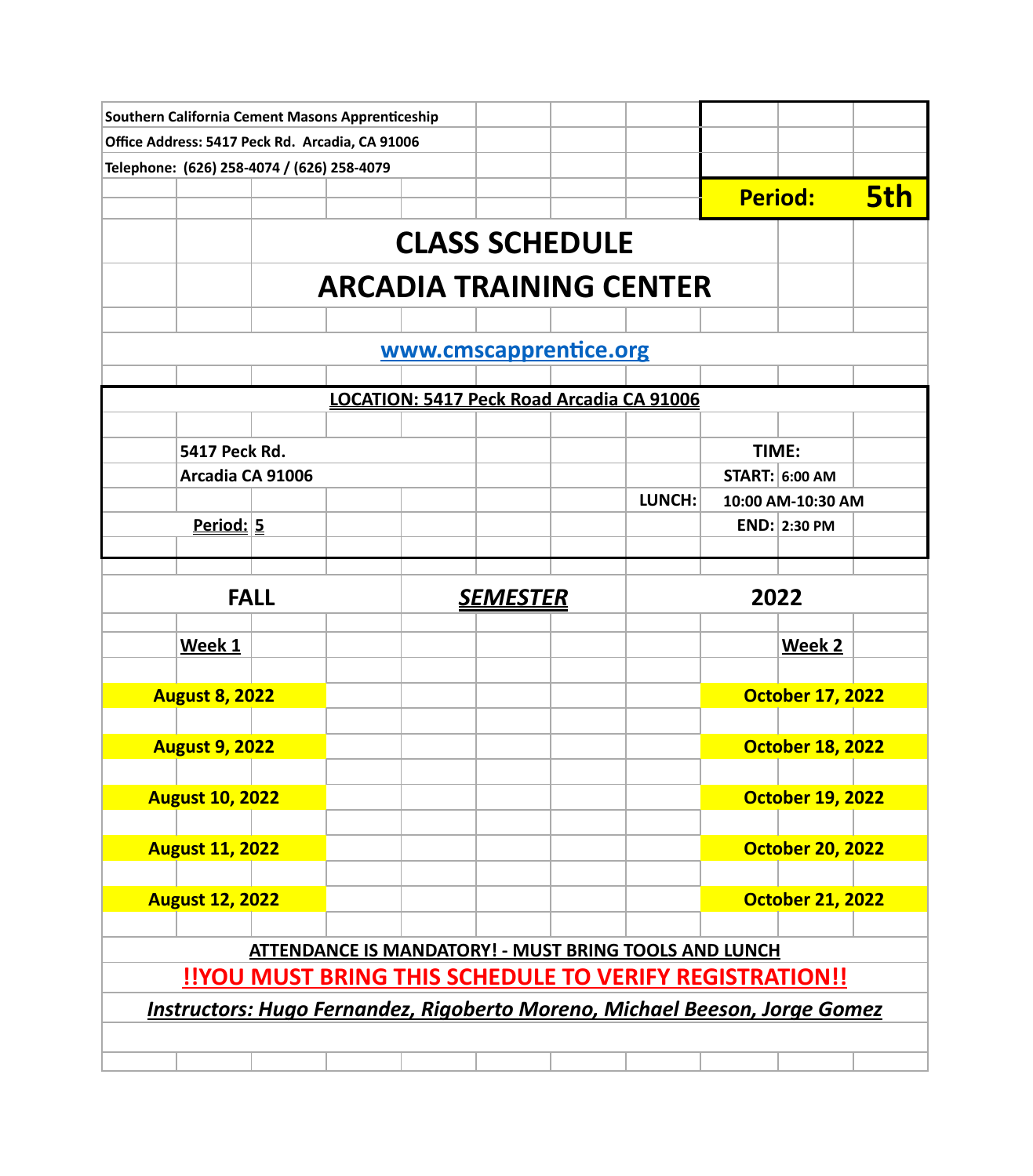| Southern California Cement Masons Apprenticeship |               |                  |  |                 |                                                                                   |        |       |                         |            |
|--------------------------------------------------|---------------|------------------|--|-----------------|-----------------------------------------------------------------------------------|--------|-------|-------------------------|------------|
| Office Address: 5417 Peck Rd. Arcadia, CA 91006  |               |                  |  |                 |                                                                                   |        |       |                         |            |
| Telephone: (626) 258-4074 / (626) 258-4079       |               |                  |  |                 |                                                                                   |        |       |                         |            |
|                                                  |               |                  |  |                 |                                                                                   |        |       | <b>Period:</b>          | <b>6th</b> |
|                                                  |               |                  |  |                 | <b>CLASS SCHEDULE</b>                                                             |        |       |                         |            |
|                                                  |               |                  |  |                 | <b>ARCADIA TRAINING CENTER</b>                                                    |        |       |                         |            |
|                                                  |               |                  |  |                 |                                                                                   |        |       |                         |            |
|                                                  |               |                  |  |                 | www.cmscapprentice.org                                                            |        |       |                         |            |
|                                                  |               |                  |  |                 | LOCATION: 5417 Peck Road Arcadia CA 91006                                         |        |       |                         |            |
|                                                  |               |                  |  |                 |                                                                                   |        |       |                         |            |
|                                                  | 5417 Peck Rd. |                  |  |                 |                                                                                   |        | TIME: |                         |            |
|                                                  |               | Arcadia CA 91006 |  |                 |                                                                                   |        |       | <b>START: 6:00 AM</b>   |            |
|                                                  |               |                  |  |                 |                                                                                   | LUNCH: |       | 10:00 AM-10:30 AM       |            |
|                                                  | Periods: 6    |                  |  |                 |                                                                                   |        |       | <b>END: 2:30 PM</b>     |            |
|                                                  |               | <b>FALL</b>      |  | <u>SEMESTER</u> |                                                                                   |        | 2022  |                         |            |
|                                                  |               |                  |  |                 |                                                                                   |        |       |                         |            |
|                                                  | Week 1        |                  |  |                 |                                                                                   |        |       | Week 2                  |            |
| <b>August 15, 2022</b>                           |               |                  |  |                 |                                                                                   |        |       | <b>October 24, 2022</b> |            |
|                                                  |               |                  |  |                 |                                                                                   |        |       |                         |            |
| <b>August 16, 2022</b>                           |               |                  |  |                 |                                                                                   |        |       | <b>October 25, 2022</b> |            |
| <b>August 17, 2022</b>                           |               |                  |  |                 |                                                                                   |        |       | <b>October 26, 2022</b> |            |
| <b>August 18, 2022</b>                           |               |                  |  |                 |                                                                                   |        |       | <b>October 27, 2022</b> |            |
|                                                  |               |                  |  |                 |                                                                                   |        |       |                         |            |
| <b>August 19, 2022</b>                           |               |                  |  |                 |                                                                                   |        |       | <b>October 28, 2022</b> |            |
|                                                  |               |                  |  |                 | <b>ATTENDANCE IS MANDATORY! - MUST BRING TOOLS AND LUNCH</b>                      |        |       |                         |            |
|                                                  |               |                  |  |                 | <b>!!YOU MUST BRING THIS SCHEDULE TO VERIFY REGISTRATION!!</b>                    |        |       |                         |            |
|                                                  |               |                  |  |                 | <b>Instructors: Hugo Fernandez, Rigoberto Moreno, Michael Beeson, Jorge Gomez</b> |        |       |                         |            |
|                                                  |               |                  |  |                 |                                                                                   |        |       |                         |            |
|                                                  |               |                  |  |                 |                                                                                   |        |       |                         |            |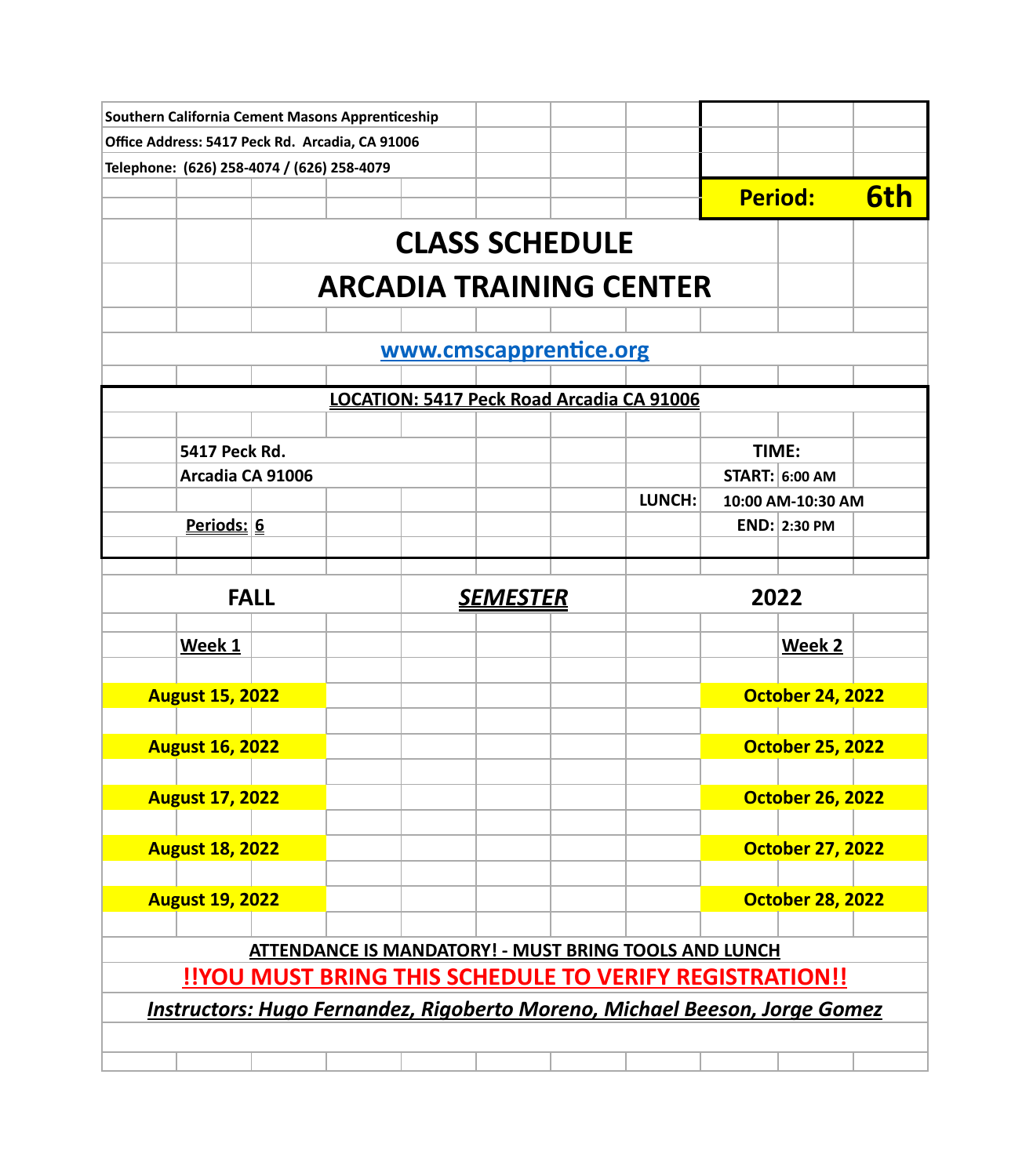| Southern California Cement Masons Apprenticeship                                  |                                                         |                                                              |  |                        |                                           |      |                                            |            |  |
|-----------------------------------------------------------------------------------|---------------------------------------------------------|--------------------------------------------------------------|--|------------------------|-------------------------------------------|------|--------------------------------------------|------------|--|
| Office Address: 5417 Peck Rd. Arcadia, CA 91006                                   |                                                         |                                                              |  |                        |                                           |      |                                            |            |  |
| Telephone: (626) 258-4074 / (626) 258-4079                                        |                                                         |                                                              |  |                        |                                           |      |                                            |            |  |
|                                                                                   |                                                         |                                                              |  |                        |                                           |      | Period:                                    | <b>7th</b> |  |
|                                                                                   |                                                         |                                                              |  | <b>CLASS SCHEDULE</b>  |                                           |      |                                            |            |  |
|                                                                                   |                                                         | <b>ARCADIA TRAINING CENTER</b>                               |  |                        |                                           |      |                                            |            |  |
|                                                                                   |                                                         |                                                              |  |                        |                                           |      |                                            |            |  |
|                                                                                   |                                                         |                                                              |  | www.cmscapprentice.org |                                           |      |                                            |            |  |
|                                                                                   |                                                         |                                                              |  |                        |                                           |      |                                            |            |  |
|                                                                                   |                                                         |                                                              |  |                        | LOCATION: 5417 Peck Road Arcadia CA 91006 |      |                                            |            |  |
|                                                                                   |                                                         |                                                              |  |                        |                                           |      |                                            |            |  |
| 5417 Peck Rd.                                                                     |                                                         |                                                              |  |                        |                                           |      | TIME:                                      |            |  |
|                                                                                   | Arcadia CA 91006                                        |                                                              |  |                        | LUNCH:                                    |      | <b>START: 6:00 AM</b><br>10:00 AM-10:30 AM |            |  |
| Period: Z                                                                         |                                                         |                                                              |  |                        |                                           |      | <b>END: 2:30 PM</b>                        |            |  |
|                                                                                   |                                                         |                                                              |  |                        |                                           |      |                                            |            |  |
|                                                                                   |                                                         |                                                              |  |                        |                                           |      |                                            |            |  |
|                                                                                   | <b>FALL</b><br><u>SEMESTER</u>                          |                                                              |  |                        |                                           | 2022 |                                            |            |  |
| Week 1                                                                            |                                                         |                                                              |  |                        |                                           |      | Week 2                                     |            |  |
|                                                                                   |                                                         |                                                              |  |                        |                                           |      |                                            |            |  |
| <b>August 22, 2022</b>                                                            |                                                         |                                                              |  |                        |                                           |      | <b>October 31, 2022</b>                    |            |  |
|                                                                                   |                                                         |                                                              |  |                        |                                           |      |                                            |            |  |
| <b>August 23, 2022</b>                                                            |                                                         |                                                              |  |                        |                                           |      | November 1, 2022                           |            |  |
| <b>August 24, 2022</b>                                                            |                                                         |                                                              |  |                        |                                           |      | November 2, 2022                           |            |  |
|                                                                                   |                                                         |                                                              |  |                        |                                           |      |                                            |            |  |
| <b>August 25, 2022</b>                                                            |                                                         |                                                              |  |                        |                                           |      | November 3, 2022                           |            |  |
|                                                                                   |                                                         |                                                              |  |                        |                                           |      |                                            |            |  |
| <b>August 26, 2022</b>                                                            |                                                         |                                                              |  |                        |                                           |      | November 4, 2022                           |            |  |
|                                                                                   |                                                         |                                                              |  |                        |                                           |      |                                            |            |  |
|                                                                                   |                                                         | <b>ATTENDANCE IS MANDATORY! - MUST BRING TOOLS AND LUNCH</b> |  |                        |                                           |      |                                            |            |  |
|                                                                                   | !!YOU MUST BRING THIS SCHEDULE TO VERIFY REGISTRATION!! |                                                              |  |                        |                                           |      |                                            |            |  |
| <b>Instructors: Hugo Fernandez, Rigoberto Moreno, Michael Beeson, Jorge Gomez</b> |                                                         |                                                              |  |                        |                                           |      |                                            |            |  |
|                                                                                   |                                                         |                                                              |  |                        |                                           |      |                                            |            |  |
|                                                                                   |                                                         |                                                              |  |                        |                                           |      |                                            |            |  |